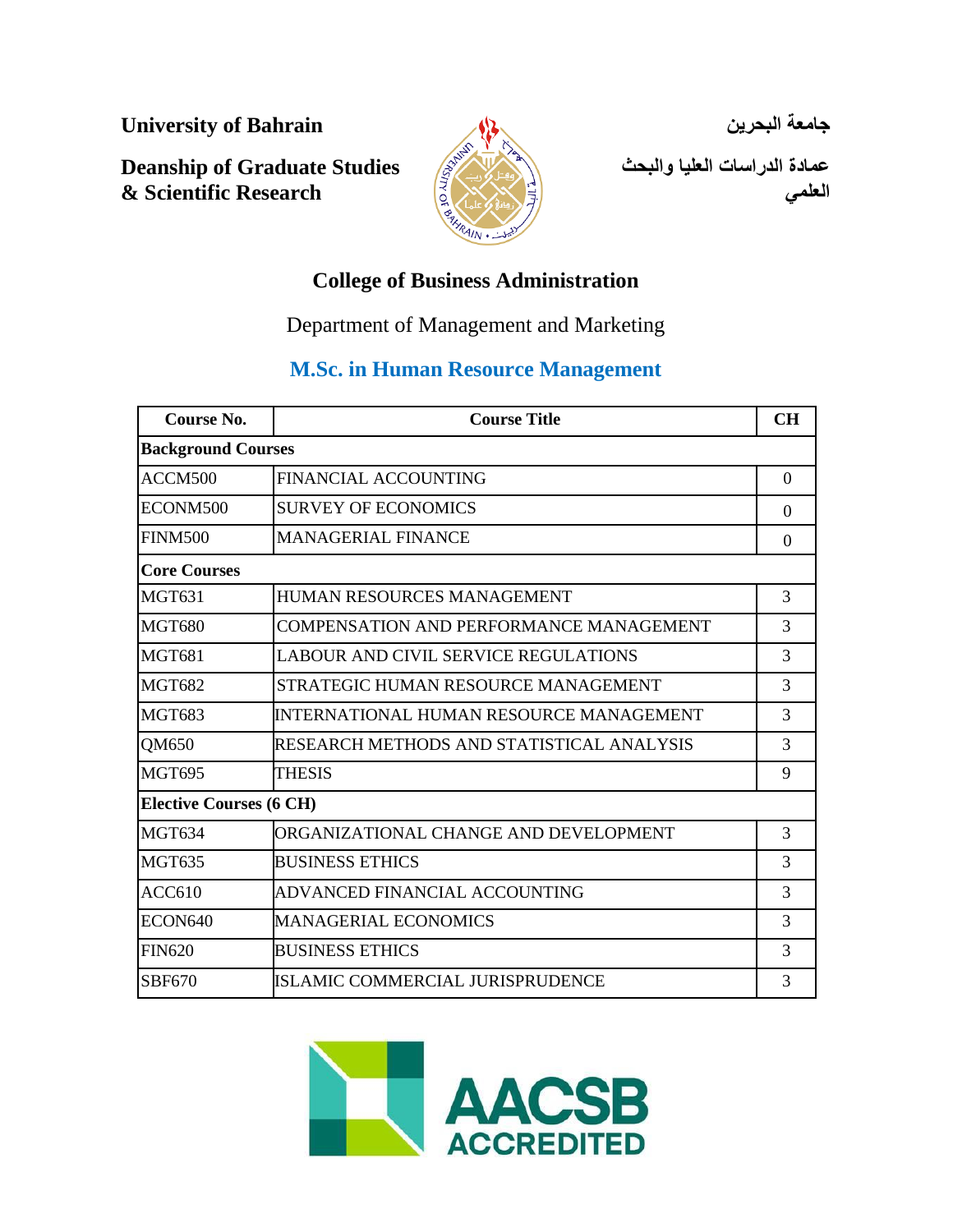# **Course Descriptions**

# **ACCM500: Financial Accounting (No credit)**

Basic financial accounting principles for a business enterprise; accounting and the business environment; recording business transactions; the adjusting process and preparing financial statements; accounting for merchandising operations; plant assets and intangibles; accounting for corporations; introduction to cost accounting; and introduction to management accounting.

#### **ACC610: Advanced Financial Accounting (3 credits)**

Accounting and financial reporting for business combinations (including consolidated financial statements); international accounting issues, foreign currency translation, reorganizations and liquidations; study of selected financial accounting topics including SEC regulations, bankruptcy, and reporting for segments and interim financial periods and major issues of technical accounting requirements.

# **ECONM500: Survey of Economics (No credit)**

Survey of both micro and macroeconomic concepts; microeconomics topics include scarcity, positive and normative economics, economic problem, demand and supply mechanism, elasticity and market structure; macroeconomics topics include national accounts, unemployment, business cycles, inflation, money, banking and monetary and fiscal policies.

# **ECON640: Survey of Economics (3 credits)**

The firm and its goals; mathematics of demand and supply; demand and revenue analysis; demand elasticity; estimation of demand; theory and estimation of production; theory and estimation of costs; pricing and output decision under perfect and imperfect competitions; pricing in practices; case studies and managerial economics in action.

#### **FINM500: Managerial Finance (No credit)**

The role of finance in the business organization, financial analysis, financial forecasting, capital investment decisions, financing decisions, cost of capital decision, convertible, international financial management, business failures and investment banking.

#### **FIN620: Corporate Finance (3 credits)**

Market efficiency; shareholders' wealth value; cost of capital; capital assets pricing model; capital budgeting; dividend policy; risk management; mergers and bankruptcy.

#### **QM650: Research Methods and Statistical Analysis (3 credits)**

Introduction to business research, research process, problem definition and the research proposal, design of research strategies, questionnaire design, sampling procedures, sources, collection and presentation of data; hypotheses testing; bivariate and multivariate analyses; nonparametric significance test, and presenting results in written report.

#### **MGT631: Human Resources Management (3 credits)**

Analytical overview of personnel management theory and practice; elements of modern personnel management with special reference to human resource development (HRD); job evaluation and analysis; recruitment and selection; performance appraisal; compensation management; human resources development and training; behavior science contribution to modern HRD practices.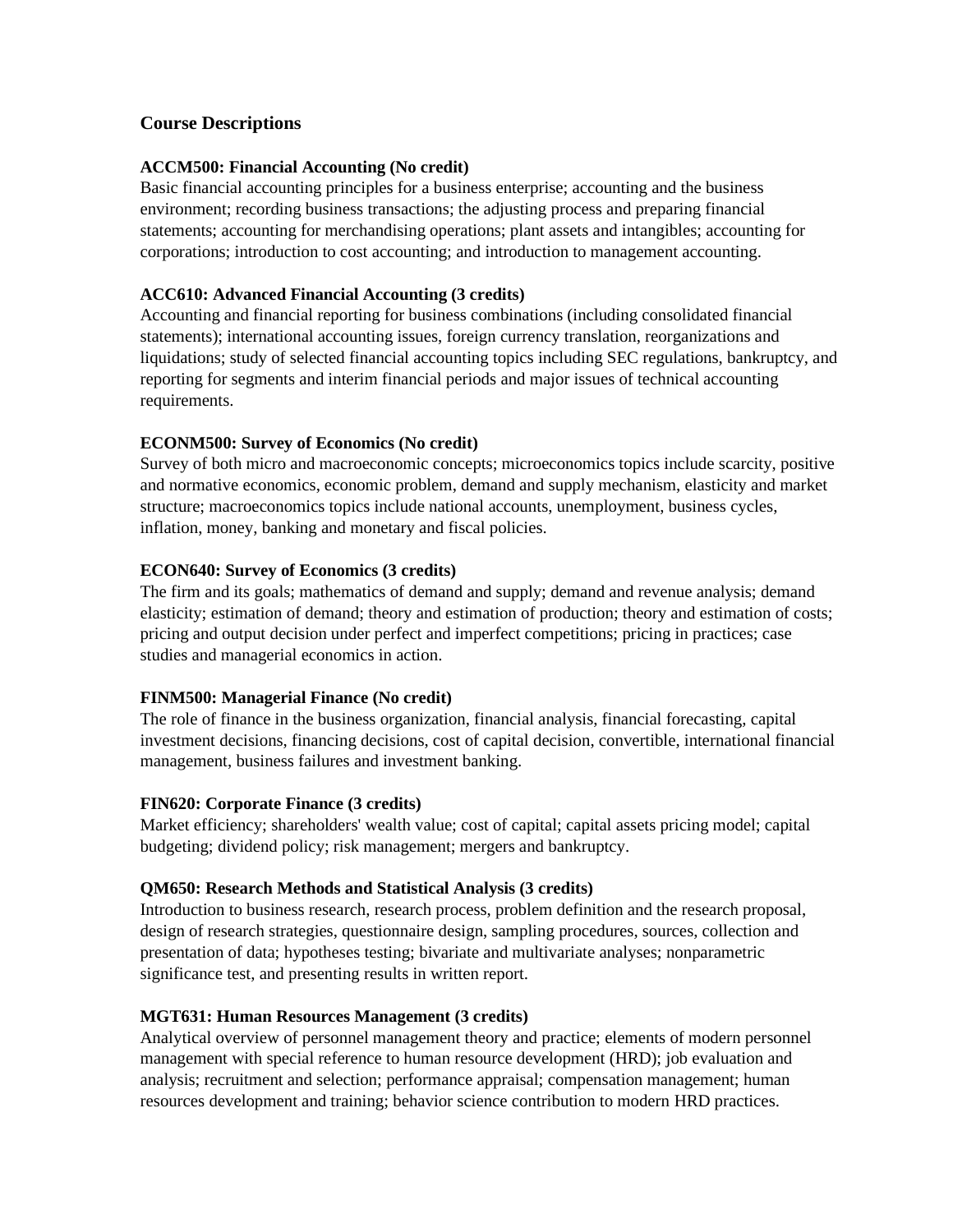#### **MGT634: Organizational Change and Development (3 credits)**

Introduction to the field of organization change and development as a set of holistic interventional methodologies for systematically bringing about organizational change and improvement in people, processes, and technology; emphasis will be on the exploration of literature, culture, values and skills that will assist a manager, leader, or administration to carry out the organizational development and to manage change successfully.

# **MGT635: Business Ethics (3 credits)**

Introduction to a stakeholder management framework, emphasizing business's social and ethical responsibilities to both external and internal stakeholder groups. Discussing a twin theme of corporate business ethics and governance that illustrates how ethical considerations are included in the public issues facing organizations and the decision-making process of managers.

# **MGT680: Compensation and Performance Management (3 credits)**

Introduction to the field of compensation management within the wider perspective of human resource management. It provides students with an understanding of the reward management process which includes pay survey, job evaluation, and the design of pay structure. Students will be aware of the problems related to performance management system and be able to give suggestions for improvement.

# **MGT681: Labour and Civil Service Regulations (3 credits)**

This course will provide students with an overview of the legal framework for effective human resource management and for compliance with relevant laws and legislation. Topics include significant legislations affecting human resource management, as well as, other common law concerns that affect human resource management.

#### **MGT682: Strategic Human Resource Management (3 credits)**

Strategic Human Resource Management (SHRM) explores the relationship between the management of people and pursuit of an organization's strategic goals and objectives. Specific topics covered include human resource planning and strategy, job analysis and job design, equipment and selection, performance appraisal and performance-related pay, learning and career management, employment relations, diversity management and international human resource management.

#### **MGT683: International Human Resource Management (3 credits)**

This course provides an understanding of the role of human resource management (HRM) in various international contexts. It covers a variety of topics which include globalization; culture and its impact on HRM, work and labour regulations; comparative strategic HRM issues; issues related to international: recruitment and selection; training, learning and development; comparative compensation practices; and expatriation and repatriation.

#### **SBF670: Islamic Commercial Jurisprudence (3 credits)**

Islamic law related to commerce, trade and finance (*Fiqh Al-Muamalat*) in contemporary commercial and financial environments. Sharia principles applied to financial transactions as encountered in Islamic financial institutions, including Takaful companies. Views on contentious issues in contemporary Islamic financial transactions. Commonly used contracts in light of the Sharia standards issued by Accounting and Auditing Organization for Islamic Financial Institutions (AAOIFI). The *maqasid*, or higher purposes, of Sharia in dealing with the broader spectrum of life.